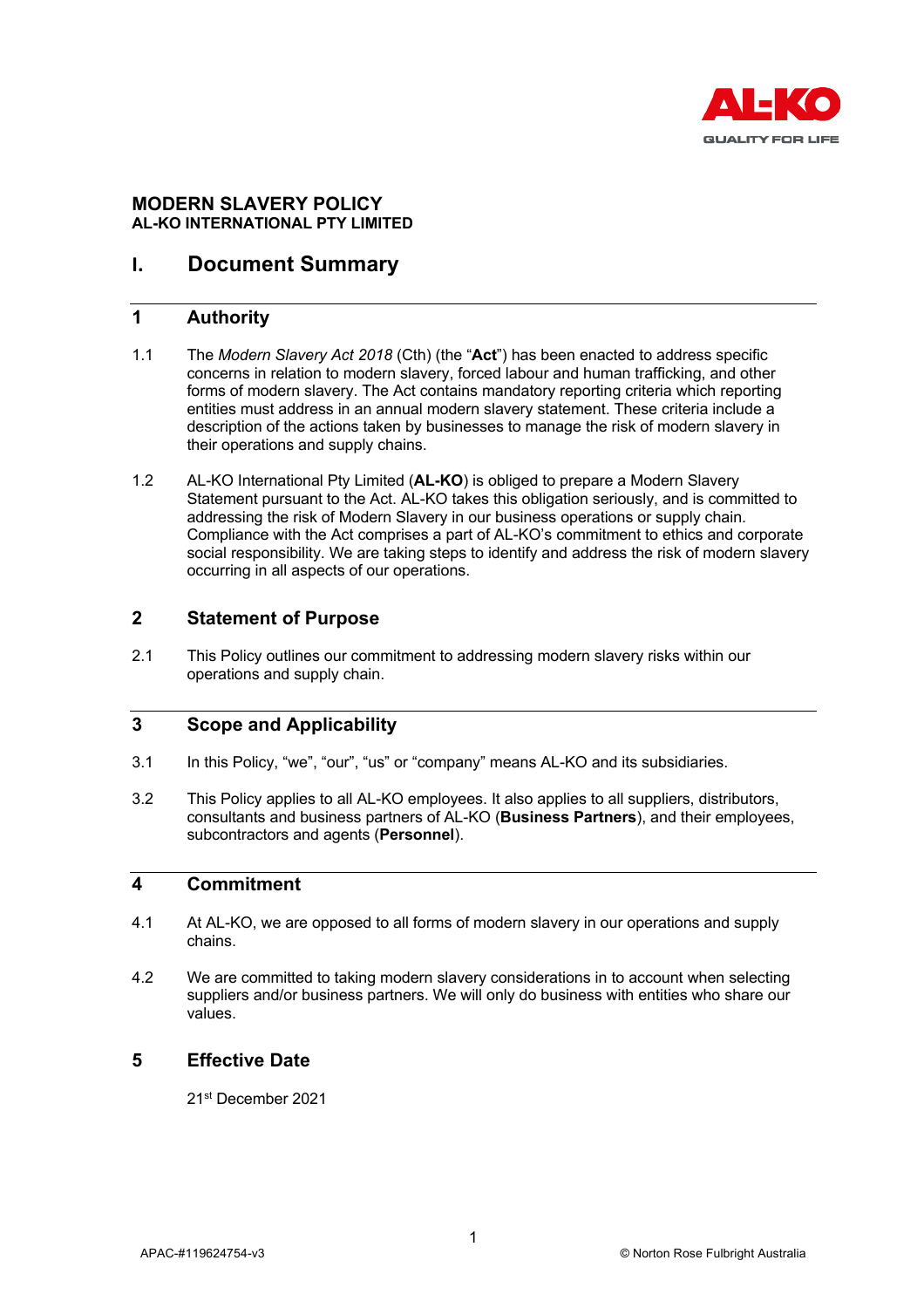# **II. Document Details**

## **6 What is Modern Slavery?**

- 6.1 Modern slavery is a term used to describe situations where coercion, threats or deception are used to exploit victims and undermine or deprive them of their freedom. It is a crime in many jurisdictions and a violation of fundamental human rights.
- 6.2 It takes various forms, such as:
	- (1) *Slavery*: where the offender exercises powers of ownership over the victim, including the power to make a person an object of purchase and use their labour in an unrestricted way.
	- (2) *Servitude*: where the victim's personal freedom is significantly restricted and they are not free to stop working or leave their place of work and perceive that this situation is without end.
	- (3) *Forced or compulsory labour*: where the victim is either not free to stop working or not free to leave their place of work.
	- (4) *Debt bondage*: describes situations where the victim's services are pledged as security for a debt and the debt is manifestly excessive or the victim's services are not applied to liquidate the debt, or the length and nature of the services are not limited and defined.
	- (5) *Forced marriage*: describes situations where coercion, threats or deception are used to make a victim marry or where the victim does not understand or is incapable of understanding the nature and effect of the marriage ceremony.
	- (6) *Deceptive recruiting for labour services*: describes the situations where the victim is deceived about whether they will be exploited through a type of modern slavery.
	- (7) *Worst forms of child labour*: is work that deprives children of their childhood, their potential and their dignity, and that is harmful to physical and mental development. It refers to work that is dangerous and harmful to children and/or interferes with their schooling.
	- (8) *Human trafficking*: describes the recruitment, harbouring and movement of a person for exploitation through modern slavery.

### **7 Policy statement**

- 7.1 AL-KO will seek to assess and address modern slavery risks within our operations and supply chain by adopting the following approach:
	- (1) In relation to our operations:
		- (a) seeking to ensure that all of our employees are working of their own free will and in compliance with applicable laws;
		- (b) complying with applicable laws regulating industrial relations;
		- (c) annually assessing our operations for modern slavery risk; and